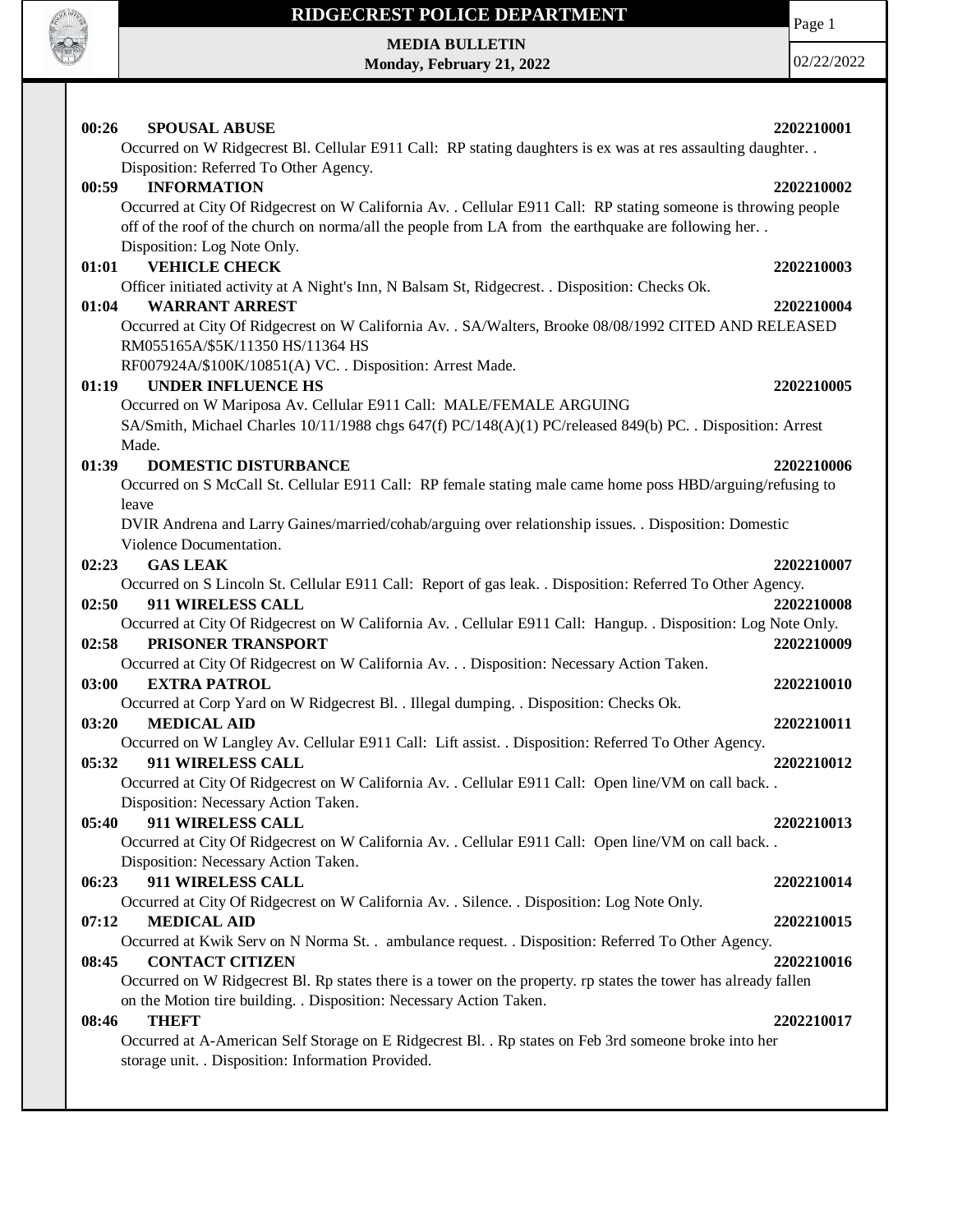

Page 2

#### **MEDIA BULLETIN Monday, February 21, 2022**

02/22/2022

| 08:47 | <b>BURGLARY ALARM</b>                                                                                          | 2202210018 |
|-------|----------------------------------------------------------------------------------------------------------------|------------|
|       | Occurred at Car Wash II on W Inyokern Rd. . Commercial burg. . Disposition: Checks Ok.                         |            |
| 09:09 | <b>MEDICAL AID</b>                                                                                             | 2202210019 |
|       | Occurred on S Greenlawn St. ambulance request. . Disposition: Referred To Other Agency.                        |            |
| 09:23 | <b>MEDICAL AID</b>                                                                                             | 2202210020 |
|       | Occurred on W Ridgecrest Bl. Service Class: RESD ambulance request. . Disposition: Referred To Other           |            |
|       | Agency.                                                                                                        |            |
| 10:11 | <b>CONTACT CITIZEN</b>                                                                                         | 2202210021 |
|       | Occurred at City Of Ridgecrest on W California Av. Disposition: Information Provided.                          |            |
| 11:45 | <b>MEDICAL AID</b>                                                                                             | 2202210023 |
|       | Occurred on E Commercial Av. ambulance request. . Disposition: Referred To Other Agency.                       |            |
| 12:02 | <b>CONTACT CITIZEN</b>                                                                                         | 2202210024 |
|       | Occurred at City Of Ridgecrest on W California Av. . Call rp. rp states she received a pamphlet and would like |            |
|       | to speak to someone about it. . Disposition: Information Provided.                                             |            |
| 12:31 | <b>MEDICAL AID</b>                                                                                             | 2202210025 |
|       | Occurred on E Ridgecrest Bl. Service Class: VOIP RP states a subject in room listed says hes sick and appears  |            |
|       | to be drunk and has no clothes. . Disposition: Assisted.                                                       |            |
| 12:39 | <b>INFORMATION</b>                                                                                             | 2202210026 |
|       | Occurred at Sands Mobile Home Park on W Ridgecrest Bl. . Rp states a pole fell and took out a tree. rp states  |            |
|       | SCE has been notified and will be responding. . Disposition: Information Provided.                             |            |
| 12:42 | <b>SUSPICIOUS PERSON</b>                                                                                       | 2202210027 |
|       | Occurred on N Norma St. rp states she thinks there is someone possibly trying to get into the residence        |            |
| 12:47 | Disposition: Checks Ok.<br><b>BURGLARY ALARM</b>                                                               |            |
|       | Occurred at Omni on N Chelsea Av. . Commercial burglary. . Disposition: False Alarm.                           | 2202210028 |
| 13:00 | <b>VANDALISM REPORT</b>                                                                                        | 2202210029 |
|       | Officer initiated activity at Motel 6, E Ridgecrest Bl, Ridgecrest. . Disposition: Civil Problem.              |            |
| 13:49 | <b>LAND TRESPASS</b>                                                                                           | 2202210030 |
|       | Occurred on S Warner St. Anon rp states there are people at the house. . Disposition: Checks Ok.               |            |
| 13:56 | <b>HAZARDOUS CONDITION</b>                                                                                     | 2202210031 |
|       | Occurred at T J Frisbee Bicycles on N Balsam St. . power line down in the parking lot. . Disposition: Referred |            |
|       | To Other Agency.                                                                                               |            |
| 13:56 | <b>FOLLOW UP</b>                                                                                               | 2202210032 |
|       | Officer initiated activity at Howard's Mini Mart, W Upjohn Av, Ridgecrest. . Disposition: Follow Up Completed. |            |
| 14:02 | ASSAULT WITH A DEADLY WEAPON                                                                                   | 2202210033 |
|       | Occurred on W Wilson Av. rp states she witnessed a male subj getting beat up by 2 guys. Disposition:           |            |
|       | Report Taken.                                                                                                  |            |
| 14:13 | <b>HAZARDOUS CONDITION</b>                                                                                     | 2202210034 |
|       | Occurred on N Alvord St. downed power line not arcing. . Disposition: Referred To Other Agency.                |            |
| 14:30 | <b>CONTACT CITIZEN</b>                                                                                         | 2202210035 |
|       | Occurred at City Of Ridgecrest on W California Av. . Call rp. rp states he got a text message from somone and  |            |
|       | they stated that they needed to pay \$2k. . Disposition: Information Provided.                                 |            |
| 14:59 | <b>DISTURBANCE - VERBAL</b>                                                                                    | 2202210036 |
|       | Occurred on S Sunset St. rp states she was in the process of buying a car from someone and another person      |            |
|       | came and started a verbal argument with her over the veh. rp stated subj was leaving while on the phone        |            |
|       | Disposition: Cancelled by RP.                                                                                  |            |
| 15:00 | <b>EXTRA PATROL</b>                                                                                            | 2202210037 |
|       | Occurred at Corp Yard on W Ridgecrest Bl. . Illegal dumping. . Disposition: Checks Ok.                         |            |
|       |                                                                                                                |            |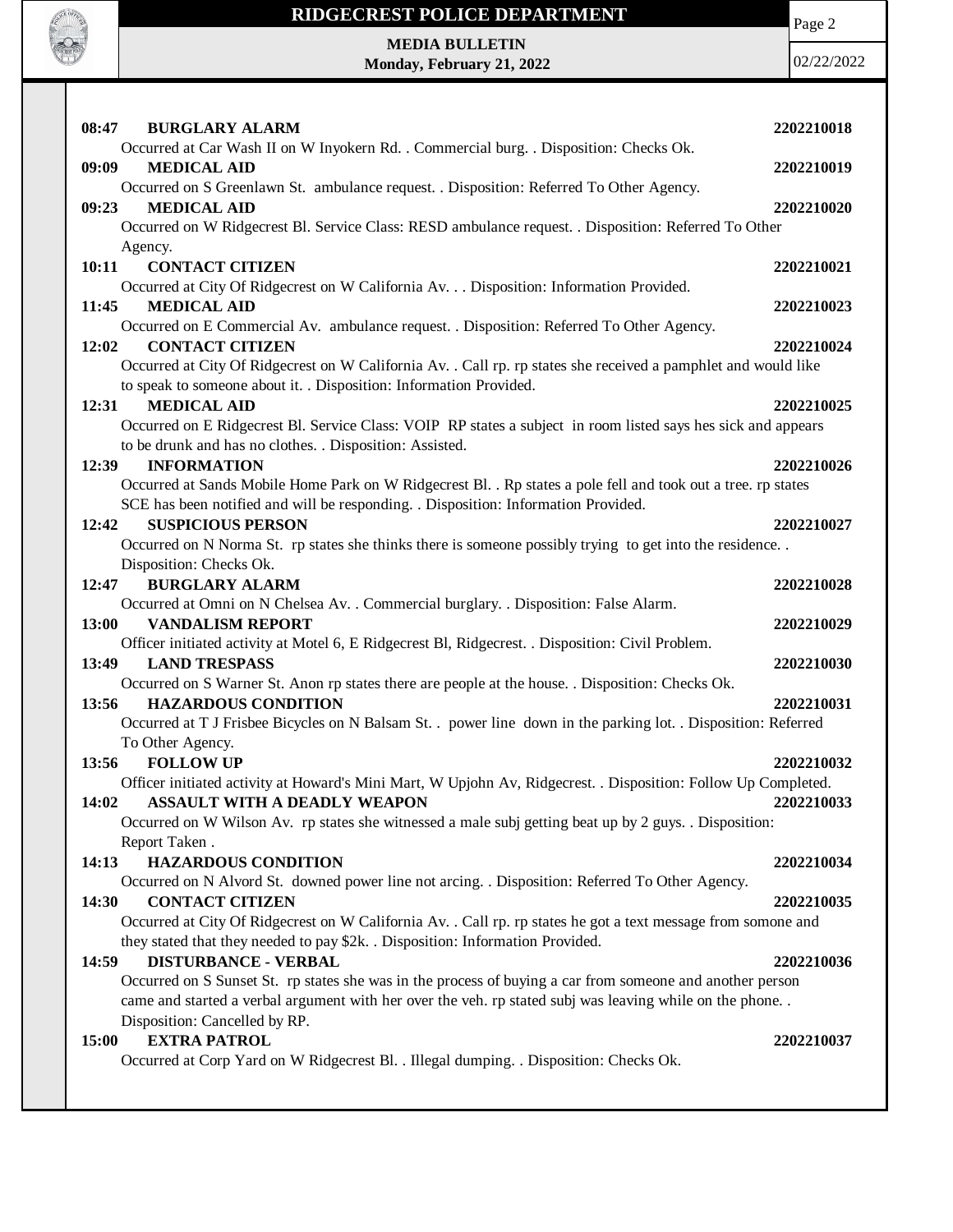

Page 3

**MEDIA BULLETIN Monday, February 21, 2022**

02/22/2022

| 15:16<br><b>WELFARE CHECK</b><br>Occurred on E Beth Ln. Rp requesting welck on brother. rp requesting callback with dispo. . Disposition: | 2202210038 |
|-------------------------------------------------------------------------------------------------------------------------------------------|------------|
| Checks Ok.                                                                                                                                |            |
| 911 WIRELESS CALL<br>15:28                                                                                                                | 2202210039 |
| Occurred at City Of Ridgecrest on W California Av. . RP stated accidental dial and did not need police fire or                            |            |
| medical. . Disposition: Necessary Action Taken.                                                                                           |            |
| <b>MEDICAL AID</b><br>15:39                                                                                                               | 2202210040 |
| Occurred on N Cisco St. Service Class: RESD ambulance request. . Disposition: Referred To Other Agency.                                   |            |
| 15:51<br><b>SHOPLIFTING</b>                                                                                                               | 2202210041 |
| Occurred at Home Depot on N China Lake Bl. . Rp states male subj in blk jacket/blk hat/tattoo on face in alley                            |            |
| behind enterprise headed walmart way took several tools. . Disposition: Necessary Action Taken.                                           |            |
| 16:00<br>STORAGE AUTHORITY-6MOS EXPIRED                                                                                                   | 2202210042 |
| Occurred on N Triangle Dr. F/U on 72 hr notice. . Disposition: Report Taken.                                                              |            |
| <b>DISABLED VEHICLE</b><br>16:21                                                                                                          | 2202210043 |
| Officer initiated activity at N China Lake Bl, Ridgecrest. (Hundred block.). . Disposition: Necessary Action                              |            |
| Taken.                                                                                                                                    |            |
| 16:42<br><b>FOLLOW UP</b>                                                                                                                 | 2202210044 |
| Officer initiated activity at E Sand Dune Ln, Ridgecrest. . Disposition: Follow Up Completed.                                             |            |
| <b>FOLLOW UP</b><br>16:48                                                                                                                 | 2202210045 |
| Officer initiated activity at W Church Av, Ridgecrest. . Disposition: Negative Contact.                                                   |            |
| <b>MEDICAL AID</b><br>16:55                                                                                                               | 2202210046 |
| Occurred on N Cisco St. ems request. . Disposition: Referred To Other Agency.                                                             |            |
| <b>DISTURBANCE - SUBJECT</b><br>17:11                                                                                                     | 2202210047 |
| Occurred on W Alene Av. male subj at residence causing a scene. . Disposition: Necessary Action Taken.                                    |            |
| <b>SUSPICIOUS PERSON</b><br>17:39                                                                                                         | 2202210048 |
| Occurred on N Mayflower Ci. Rp states someone came and knocked on her door and then went to their car and                                 |            |
| they are sitting out front. rp states the veh is a silver volkswagon suv with tinted windows. . Disposition:                              |            |
| Checks Ok.                                                                                                                                |            |
| <b>BATTERY REPORT</b><br>18:04                                                                                                            | 2202210049 |
| Occurred on N Gold Canyon Dr. Cellular E911 Call: RP stating several male subs attacked her/attempted to                                  |            |
| rape her two days ago. . Disposition: Report Taken.                                                                                       |            |
| <b>HIT AND RUN REPORT</b><br>19:17                                                                                                        | 2202210050 |
| Occurred on N Bryann Ci. Cellular E911 Call: RP stating she discovered damage to her vehicle/collision                                    |            |
| occured on Maryanne. . Disposition: Information Provided.                                                                                 |            |
| 19:25<br><b>ACO CALL</b>                                                                                                                  | 2202210051 |
| Occurred at W Panamint Av/N Balsam St. RP following 3 loose dogs/stating dogs are going through trash                                     |            |
| Disposition: Animal Control Handled.                                                                                                      |            |
| <b>FOLLOW UP</b><br>19:32                                                                                                                 | 2202210052 |
| Officer initiated activity at Walmart Supercenter, E Bowman Rd, Ridgecrest. . Disposition: Follow Up                                      |            |
| Completed.                                                                                                                                |            |
| <b>CONTACT CITIZEN</b><br>19:57                                                                                                           | 2202210053 |
| Occurred on W Robertson Av. RP requesting 10-21 regarding issues with male sub /10-21. Disposition:                                       |            |
| Information Received.                                                                                                                     |            |
| <b>FOLLOW UP</b><br>20:09                                                                                                                 | 2202210054 |
| Officer initiated activity at Ridgecrest Regional Hospital, N China Lake Bl, Ridgecrest. . Disposition: Follow Up                         |            |
| Completed.                                                                                                                                |            |
| <b>LAND TRESPASS</b><br>20:13                                                                                                             | 2202210055 |
| Occurred on W Ward Av. Cellular E911 Call: RP stating male sub is inside red tag. . Disposition: Checks Ok.                               |            |
|                                                                                                                                           |            |
|                                                                                                                                           |            |
|                                                                                                                                           |            |
|                                                                                                                                           |            |